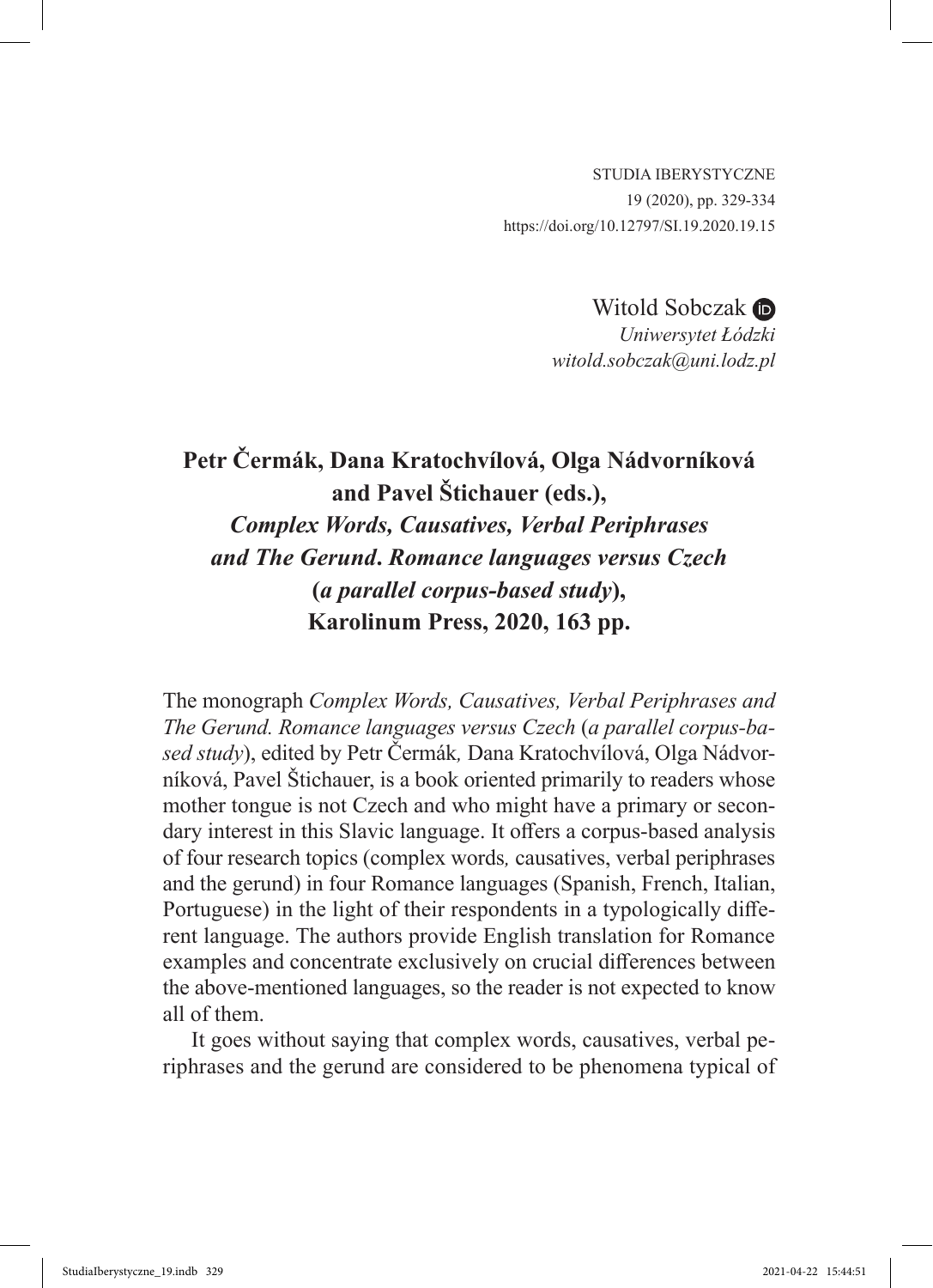Romance languages, and their function in Spanish, Italian, French and Portuguese is largely comparable. Therefore, it seems fully justified to contrast them as a whole with the Czech language. From a contrastive perspective, the purpose of this monograph is to compare the representation of potential (non-volitional) participation, iterativity, causation, ingressivity and adverbial subordination in the Romance languages and in Czech rather than presenting partial analyses devoted exclusively to one of them.

It is worth pointing out that the authors do not focus in this case on the formal manifestation of the phenomena under scrutiny. Rather, they classify the suffix -*ble*/-*bile*/-*vel,* the prefix *re-*/*ri-*, the construction *hacer*/*fare*/*faire/fazer* + infinitive, the ingressive periphrasis and the gerund as prototypical or "pure" expression form of abstract categories of potential (non-volitional) participation, iterativity, causativity, the beginning of an action and adverbial (or circumstantial) subordination. By analysing the usage of these categories, the main focus of this work is to explain to what extent they are systematically encoded in Czech and on which language levels they can primarily be found.

The monograph (163 pages) consists of seven chapters and a representative bibliography (pp. 154-163) in which the reader can find publications in Czech, English, French, German, Italian, Spanish and Portuguese. Chapters 3-6 constitute the core of the monograph, where different types of corpus-based analyses are comprehensively presented and illustrated by numerous tables and examples.

Chapter one (pp. 9-14) by Petr Čermák, Dana Kratochvílová, Olga Nádvorníková and Pavel Štichauer delineates a long-term project initiated in 2013 by an investigation group of experienced academic teachers (Petr Čermák, Pavel Štichauer, Jan Hricsina, Jaroslava Jindrová, Zuzana Krinková, Olga Nádvorníková and their PhD (MA, in one case) students (Leontýna Bratánková, Štěpánka Černikovská, Jiří Jančík, Dana Kratochvílová, Petra Laufková, Daniel Petrík and Eliška Tříšková) from the Department of Romance Studies at the Faculty of Arts of Charles University. The first part of the project was completed in 2015 with the publication of the collective monograph *Románské jazyky a čeština ve světle paralelních korpusů* (Karolinum Press).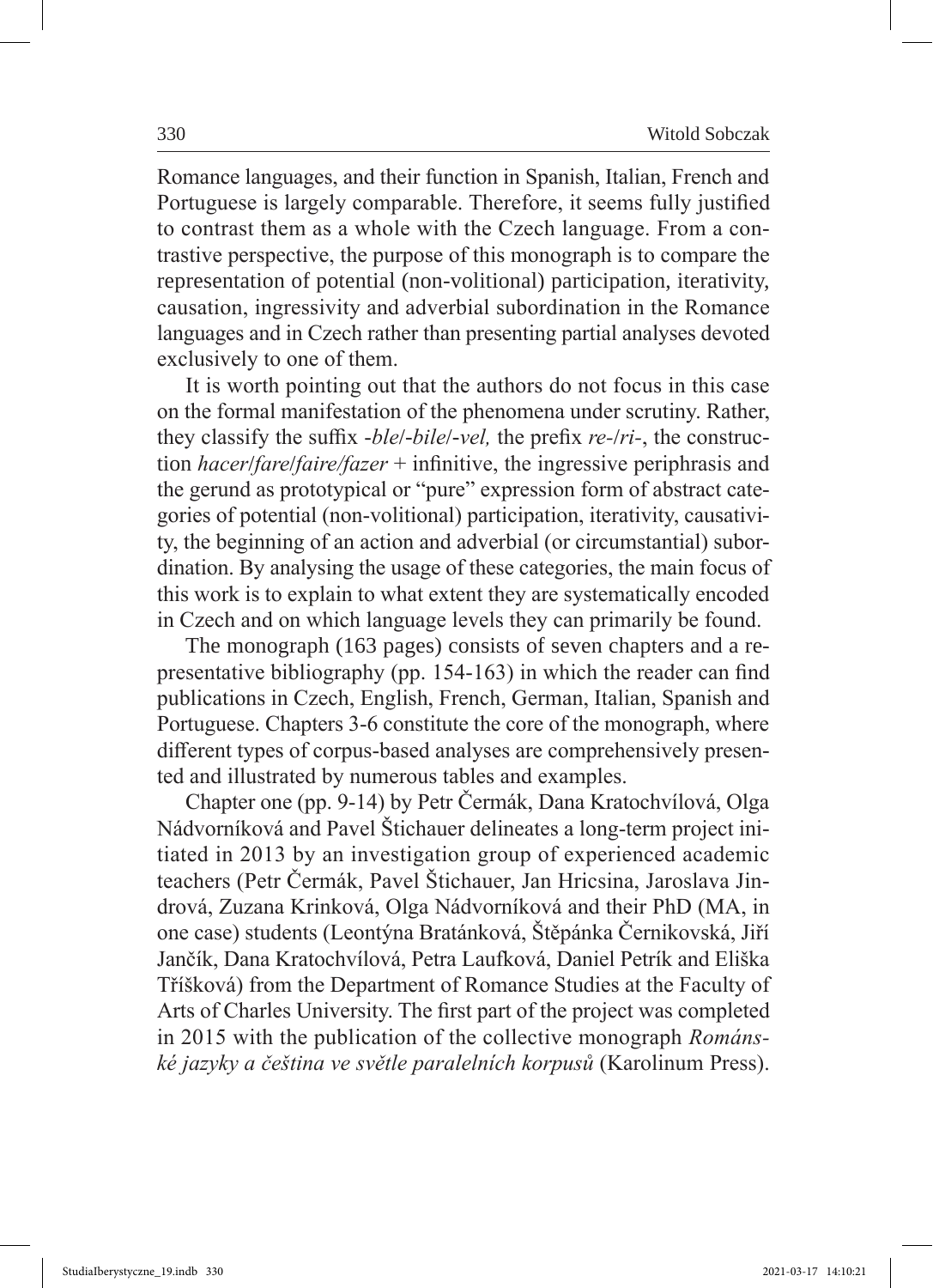Meanwhile, the second phase of the project, in which four members of the original investigation group (Petr Čermák, Dana Kratochvílová, Olga Nádvorníková and Pavel Štichauer) were involved, began in 2018 and finished in 2020, with the final result being the present monograph. Based on the findings of the first phase, the original data and the illustrative examples, the goal of the new book, which has some of the original objectives in common with the first monograph, was to shed new light on the results. Apart from describing the project, in this chapter, the authors also present the objectives and the scope of the monograph, its structure and make some terminological remarks.

In the second chapter (pp. 15-24) Olga Nádvorníková outlines the rigorous methodology of exploiting multilingual corpora by clarifying, among other things, the difference between parallel and comparable corpora. She also draws attention to the structure of a large multilingual (parallel) corpus, *InterCorp,* created by the Institute of the Czech National Corpus at the same university. Despite having observed some limitations in size and composition of the subcorpora of the *InterCorp*  corpus used to gather the data for the research, Nádvorníková believes that the results obtained in this study are reliable and will be positively verified in future studies.

The third chapter (pp. 25-44), by Pavel Štichauer, Jan Hricsina, Jiří Jančík, Jaroslava Jindrová, Zuzana Krinková and Daniel Petrík, deals with the nature of complex words, more specifically, the suffix -*ble*/-*bile*/-*vel* and the prefix *re-*/*ri-*, and it explores the function of these affixes and the representation of these functions in the Czech language. By going deeper into the realm of the lexicon where various unpredictable factors may play a paramount role, the main aim of this chapter is to answer two questions that represent two different typological situations:

- 1) If, in the target language, Czech in this case, there is a structurally identical word-formation with a more or less similar semantic instruction, can we expect a tendency to adopt a structurally identical solution, i.e. to maintain the same derivational pattern?
- 2) If there is no structurally analogical word-formation pattern in the target language, or if the pattern is constrained in a completely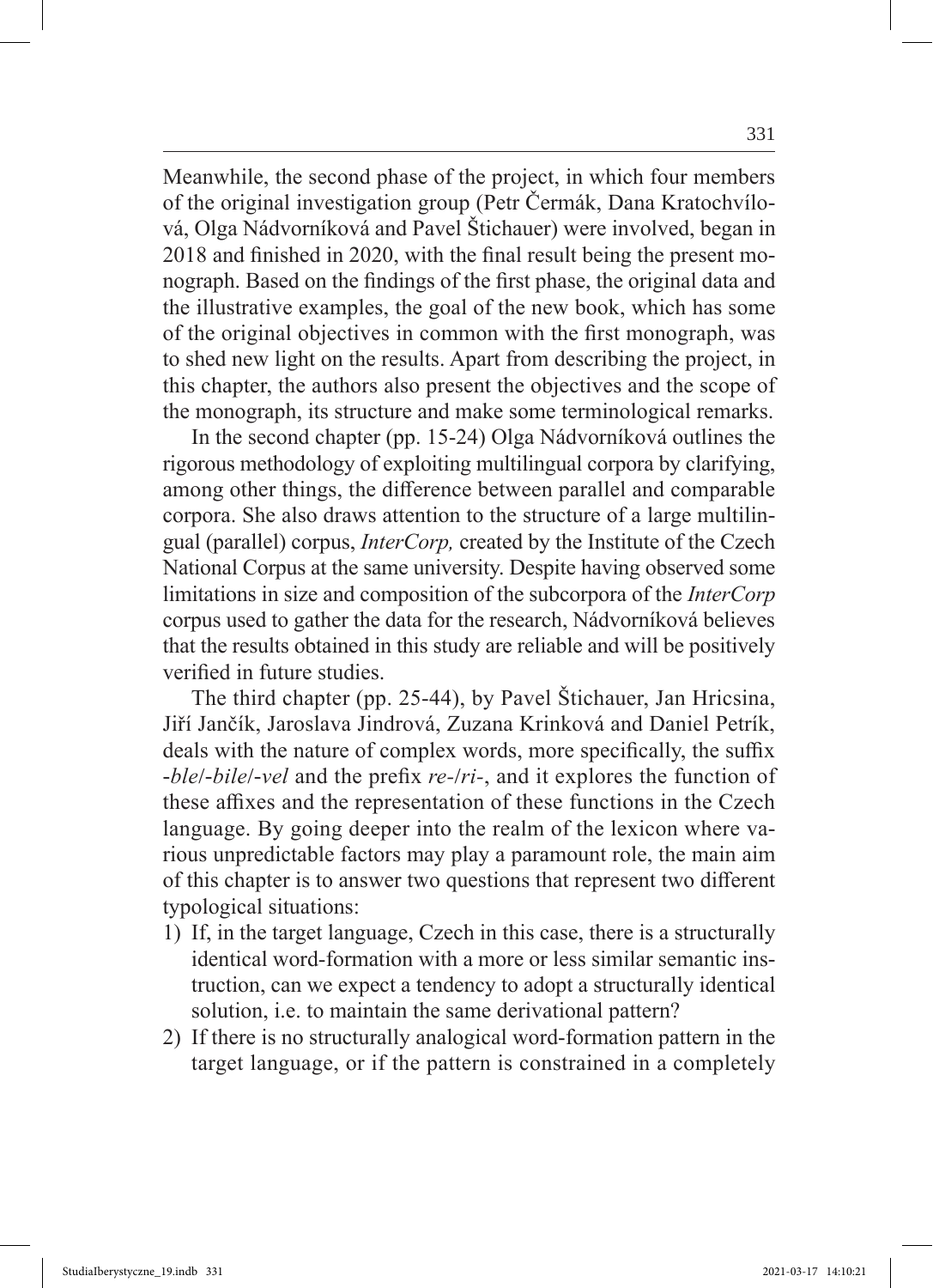different way, can we nonetheless arrive at a typology of translation solutions, which will tend to be adopted in a quantifiable way?

Chapter four (pp. 45-78) by Petr Čermák, Dana Kratochvílová, Petra Laufková and Pavel Štichauer focuses on the Romance construction *hacer*/*fare*/*faire*/*fazer* + infinitive utilized as one of the basic tools for denoting causativity in Spanish, Italian, French and Portuguese. Since this notion is defined as a universal category that exists in languages across the whole world, the purpose of this chapter is to compare this category in Romance and Czech. Taking into account the fact that Czech lacks any direct counterpart for the Romance causatives, and considering the inherent fusional nature of this language, the authors endeavour to check whether Czech respondents of the analytic Romance construction are basically fusional or if it is possible to state that Czech causative prefixes are the best translation of *hacer*/*fare*/ *faire*/*fazer* + infinitive. Based on their detailed analyses, they formulate interesting observations:

- 1) The analysed constructions display similar combinatory preferences in all four languages, and the Czech respondents do not differ according to the source language.
- 2) The Czech respondents of the Romance causative construction tend to be heterogeneous and reveal an inherently different organisation of this category is Czech.

The fifth chapter (pp. 79-105), by Dana Kratochvílová, Jaroslava Jindrová, Pavel Štichauer and Eliška Tříšková, is devoted to presenting the most frequently used verbal periphrases that denote the beginning of a process and their Czech counterparts. To achieve this aim, the authors adopt a new perspective on the abstract notion of ingressivity and present how it can be realised in the Czech language. Given the fact that the chapter deals with a contrastive perspective, the reader has an opportunity to familiarize him or herself with the semantic features expressed by periphrasis regarding two problematic categories in Romance linguistics aspect and *Aktionsart*. The chapter provides a series of crucial observations regarding fundamental systemic similarities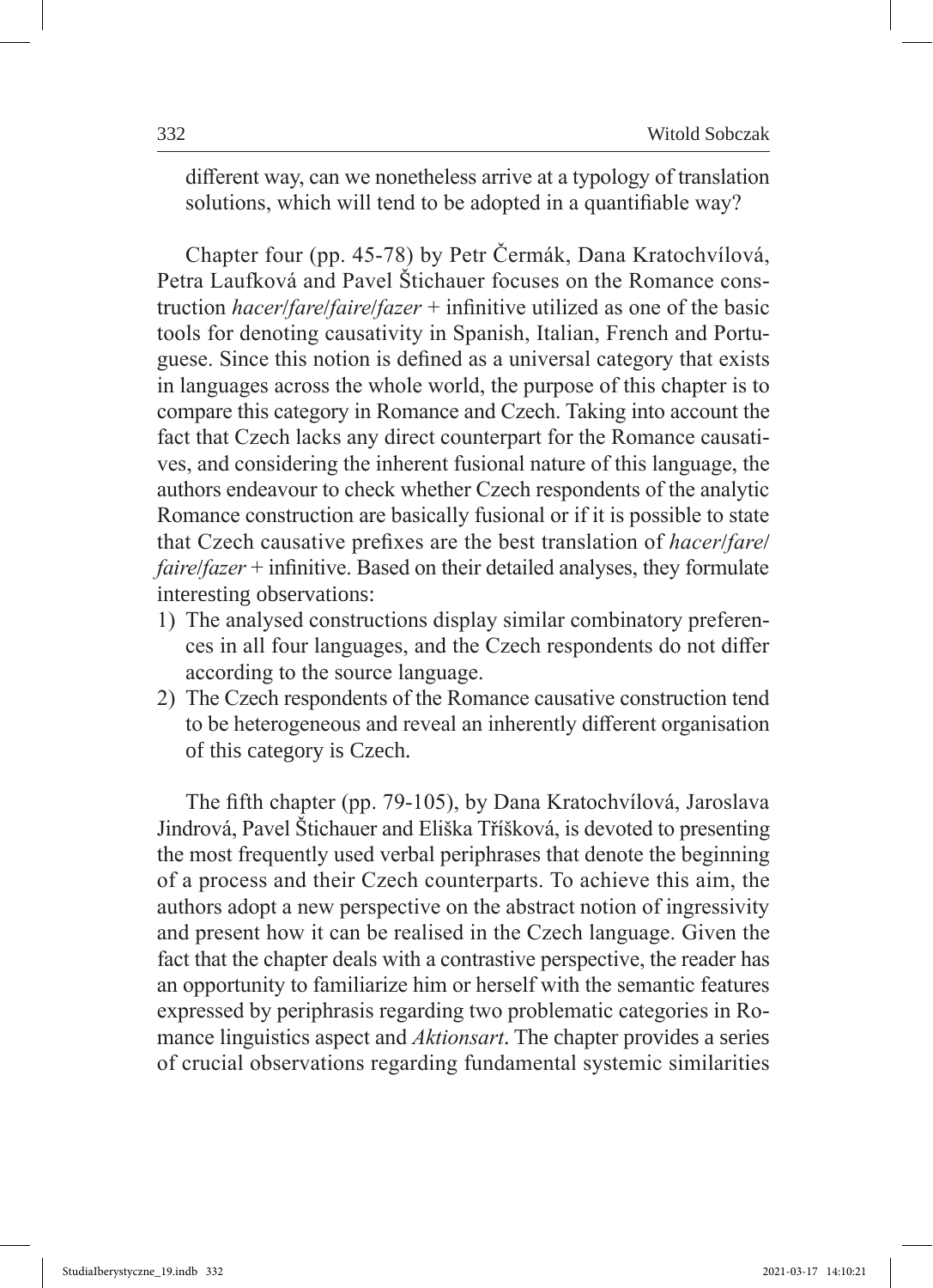between the Romance languages and Czech. For instance, according to the authors of this chapter, "both Czech prefixes and verbo-nominal ingressive constructions display certain combinatory preferences and these limitations are often comparable to those founded with the Romance periphrastic constructions" (p. 103).

When it comes to differences between those languages, Dana Kratochvílová, Jaroslava Jindrová, Pavel Štichauer and Eliška Tříšková indicate, for example, that "the high frequency cases in which Czech respondents of Romance ingressive constructions did not denote ingressivity at all or lacked any explicit expression of secondary semantic notions attributed to the original periphrasis, which suggest that Czech displays a greater sensitivity to meaning related to the manner of action that are, nevertheless, inherent and contained solely in the semantics of a verb" (p. 105).

In the sixth chapter (pp. 107-146), Olga Nádvorníkova, Leontýna Bratánková, Štěpánka Černikovská and Jan Hricsina analyse the usage of one of the non-finite verbal forms in Romance – the gerund, and its Czech counterpart – the transgressive. In the light of some discrepancies that exist in the *valeur* of the gerund in the four Romance languages under scrutiny, the authors use as *tertium comparationis* the cross-linguistic notion of the *converb*. From the morphological point of view, we deal with two considerably different non-finite verb forms: the Romance gerund, which originates in *ablativus gerundii*, is non-congruent, "whereas the Czech transgressive agrees with its controller in gender and in number" (p. 144). From the syntactic point of view, "they may be considered the middle member of the scale of the syntactic condensation between the finite verb (in a coordinate or subordinate clause) and nominalisations" (p. 144).

Chapter seven (pp. 147-153), by Petr Čermák*,* Dana Kratochvílová, Olga Nádvorníková and Pavel Štichauer, presents a series of truly interesting conclusions with respect to five phenomena which can be found in Spanish, French, Italian and Portuguese, such as an expression of potential (non-volitional) participation, repetition (iterativity), causation, the beginning of an action (ingressivity) and adverbial subordination (in the broadest sense of the term). In the Czech language,